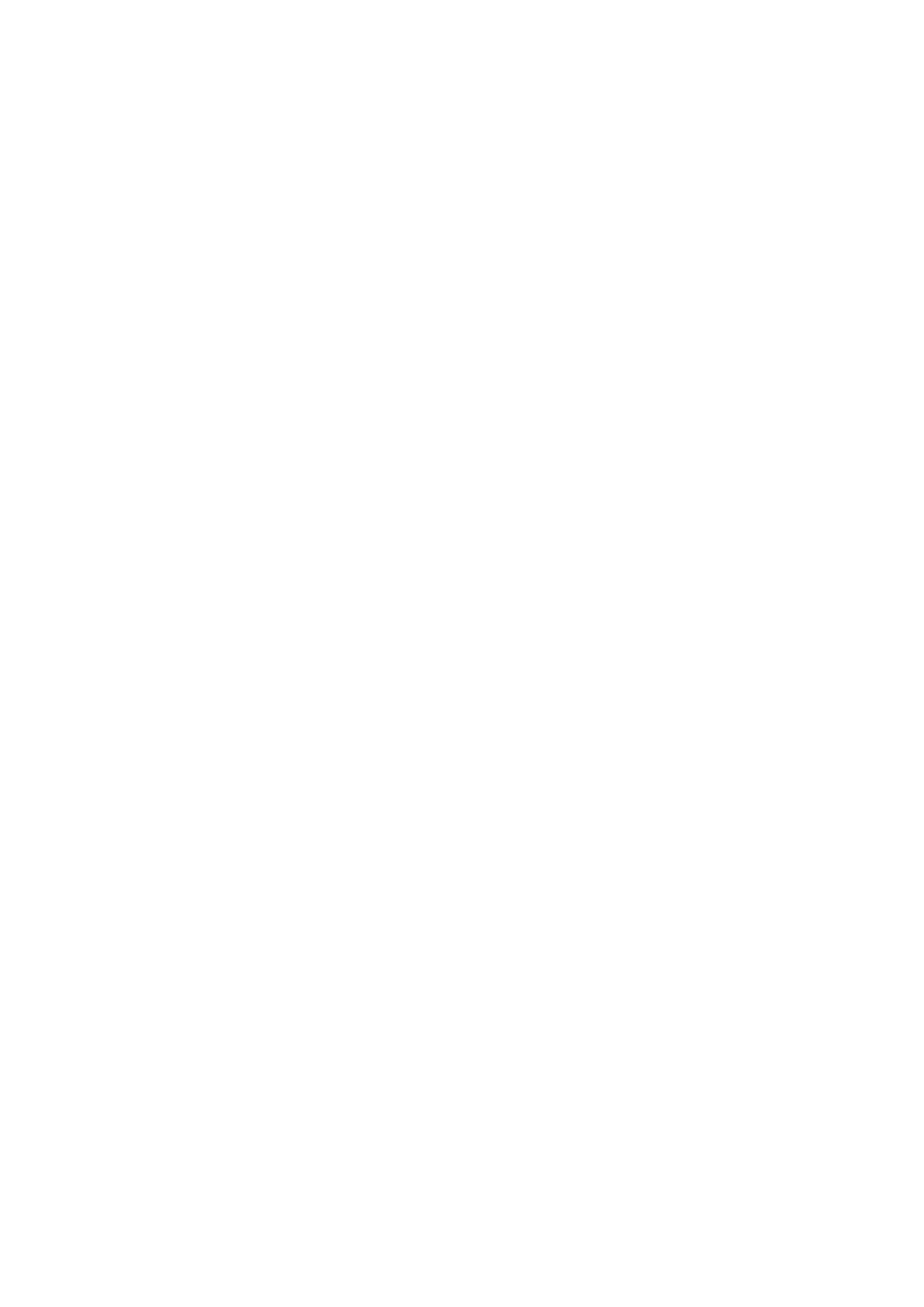

# **Supreme Court Amendment Act 2016**

#### **A2016-36**

l

An Act to amend the *[Supreme Court Act 1933](http://www.legislation.act.gov.au/a/1933-34)*, and for other purposes

The Legislative Assembly for the Australian Capital Territory enacts as follows:

J2015-408

Authorised by the ACT Parliamentary Counsel—also accessible at www.legislation.act.gov.au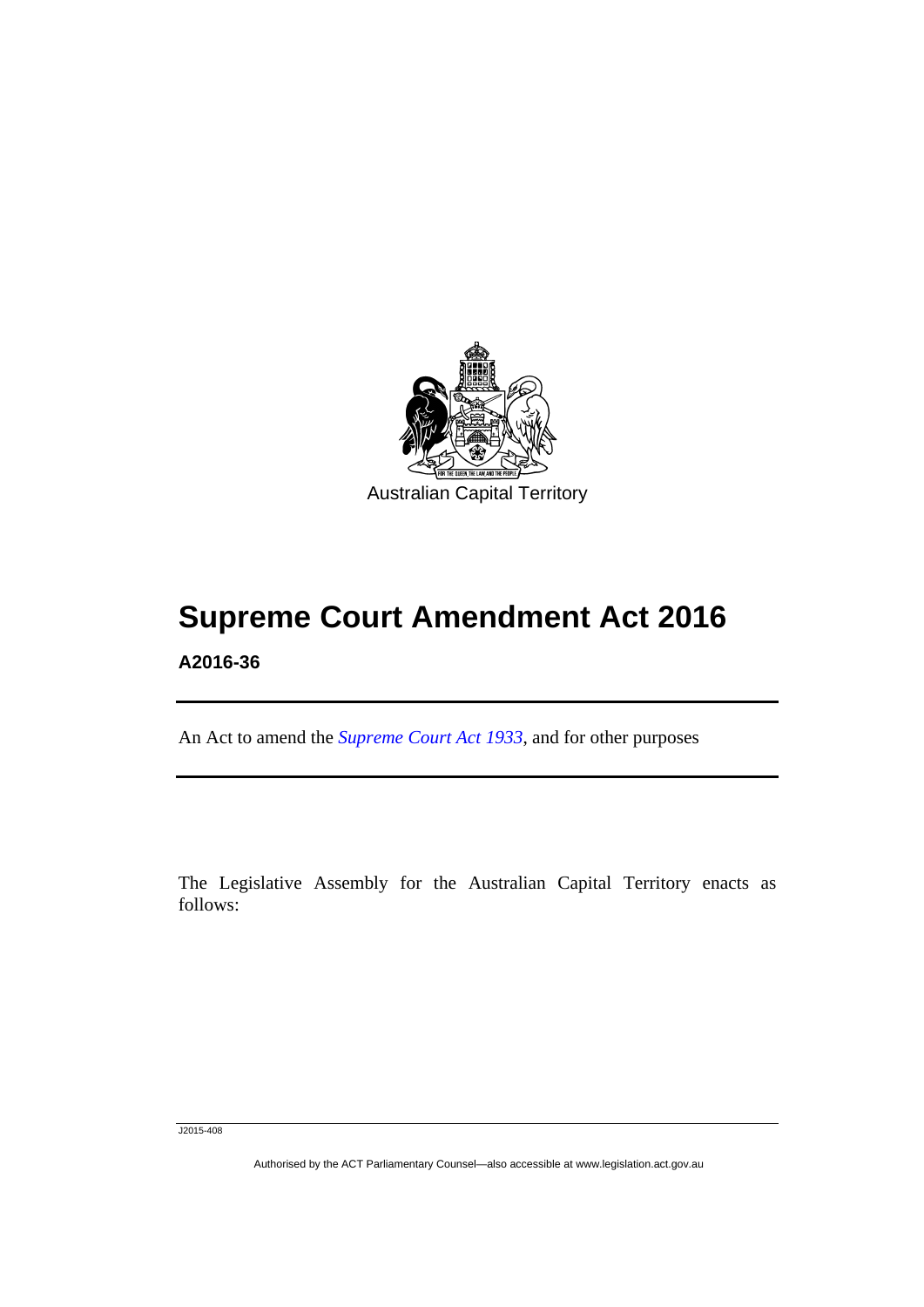<span id="page-3-2"></span><span id="page-3-1"></span><span id="page-3-0"></span>

| $\overline{\mathbf{1}}$              | <b>Name of Act</b>                                                                                                                       |  |
|--------------------------------------|------------------------------------------------------------------------------------------------------------------------------------------|--|
|                                      | This Act is the Supreme Court Amendment Act 2016.                                                                                        |  |
| $\overline{2}$                       | <b>Commencement</b>                                                                                                                      |  |
|                                      | This Act commences on the day after its notification day.                                                                                |  |
|                                      | The naming and commencement provisions automatically commence on<br><b>Note</b><br>the notification day (see Legislation Act, s 75 (1)). |  |
| 3                                    | <b>Legislation amended</b>                                                                                                               |  |
|                                      | This Act amends the <i>Supreme Court Act 1933</i> .                                                                                      |  |
|                                      | <b>Note</b><br>This Act also amends the <i>Crimes Act 1900</i> (see s 10).                                                               |  |
| $\overline{\mathbf{4}}$              | <b>Appellate jurisdiction</b><br>New section 37E (2) (d)                                                                                 |  |
|                                      | insert                                                                                                                                   |  |
|                                      | applications under part 8AA (Acquittals).<br>(d)                                                                                         |  |
| 5                                    | <b>New part 8AA</b>                                                                                                                      |  |
|                                      | before part 8A, insert                                                                                                                   |  |
| <b>Part 8AA</b><br><b>Acquittals</b> |                                                                                                                                          |  |

## <span id="page-3-4"></span><span id="page-3-3"></span>**Division 8AA.1 Application—pt 8AA**

#### **68H Application—pt 8AA**

- (1) This part applies if—
	- (a) a person has been acquitted of an offence (a *principal offence*); and

page 2 Supreme Court Amendment Act 2016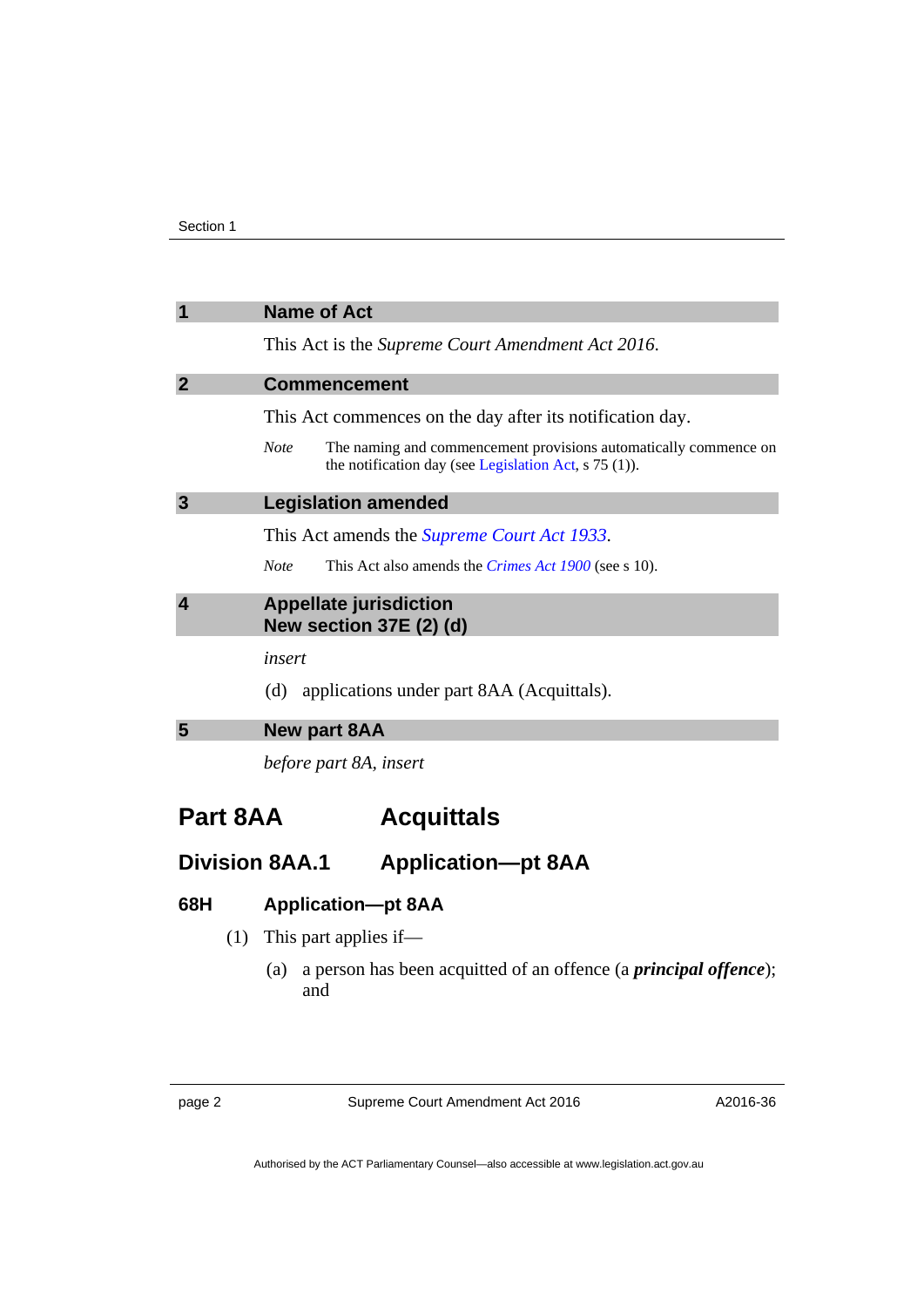- (b) a double jeopardy law of the Territory would, but for this part, prevent the person from being retried for the principal offence, or from being tried for another offence, in a proceeding in the ACT.
- (2) A reference to a person acquitted of a principal offence includes a person acquitted of a principal offence in a proceeding in another jurisdiction if a law of the jurisdiction provides for the retrial of the person for the offence, or the trial of the person for another offence.
- (3) This part abrogates the doctrine of double jeopardy, however expressed in a double jeopardy law, to the extent necessary for the operation of this part and—
	- (a) confers on the Crown a right of appeal against an acquittal in a criminal proceeding; and
	- (b) permits the retrial of a person acquitted of an offence (the *acquittal offence*), and the trial of the person for another offence.
	- *Note* A reference to a territory law includes a reference to an Act and the common law (see [Legislation Act,](http://www.legislation.act.gov.au/a/2001-14) dict, pt 1, def *territory law*).
- (4) In this section:

*double jeopardy law* means a territory law that gives effect to a rule of double jeopardy in a criminal proceeding.

#### **Example—law that gives effect to a rule of double jeopardy**

a law that does any of the following in relation to a criminal proceeding:

- (a) makes available the plea of autrefois acquit or autrefois convict;
- (b) gives effect to the principle that a person should not be punished more than once for the same matter;
- (c) gives effect to the principle of finality of an acquittal;

A2016-36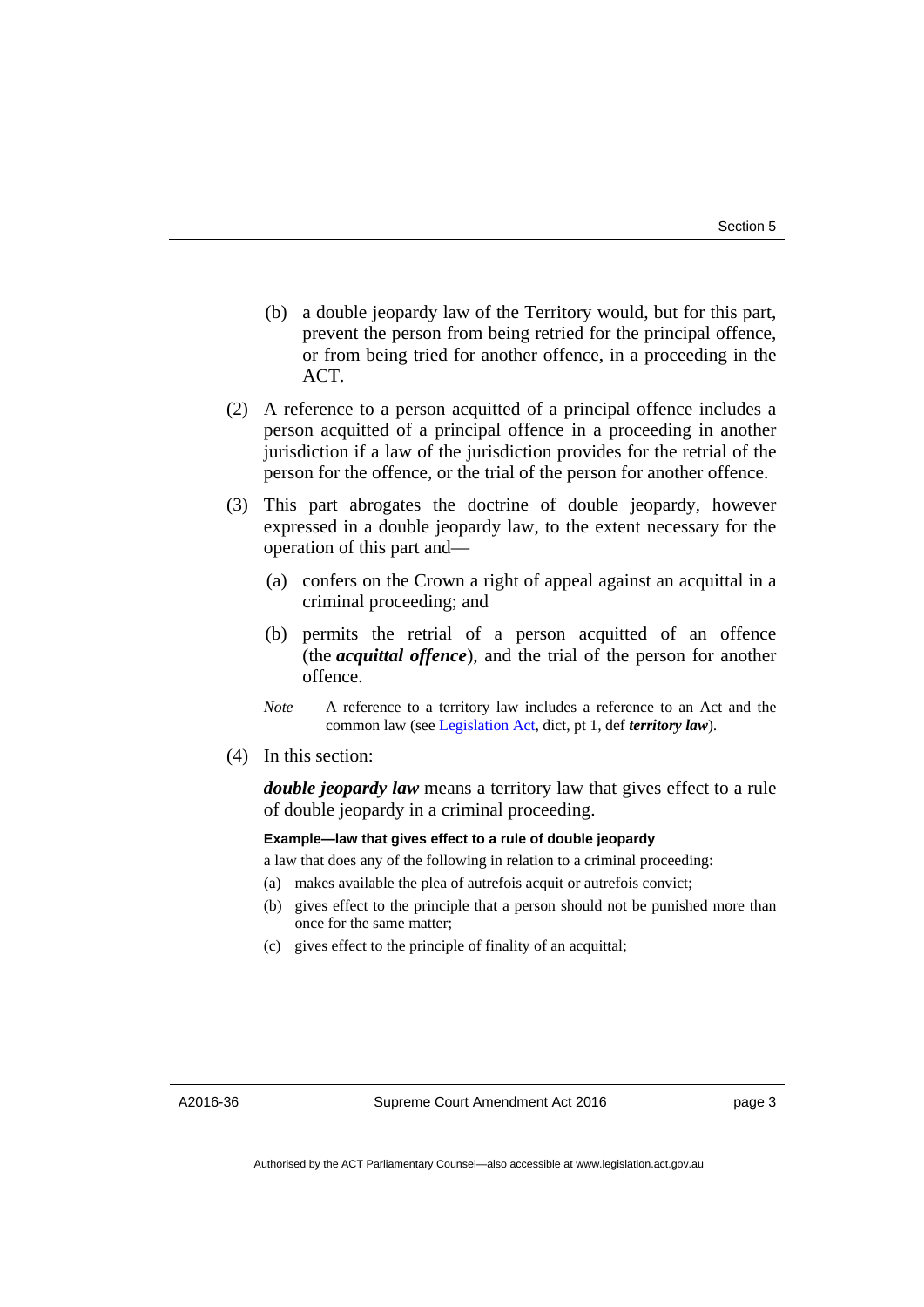- (d) prevents an abuse of process brought about by repeated prosecution for an offence when the repeated prosecution is based on facts that are manifestly inconsistent with a previous acquittal or previous conviction
- *Note* An example is part of the Act, is not exhaustive and may extend, but does not limit, the meaning of the provision in which it appears (see [Legislation Act,](http://www.legislation.act.gov.au/a/2001-14) s 126 and s 132).

#### **Division 8AA.2 Important concepts**

#### **68I Definitions—pt 8AA**

In this part:

*acquittal*—see section 68J.

*administration of justice offence* means—

- (a) if the offence is committed in the ACT—an offence under the [Criminal Code](http://www.legislation.act.gov.au/a/2002-51), chapter 7 (Administration of justice offences) other than part 7.3 (a *chapter 7 offence*); or
- (b) if the offence is committed in a jurisdiction other than the ACT—a corresponding offence to a chapter 7 offence.

*another jurisdiction* means a jurisdiction other than the ACT and includes a jurisdiction outside Australia.

*category A offence* means an offence punishable by imprisonment for life.

*category B offence* means an offence punishable by imprisonment for life or imprisonment for 15 years or longer.

*compelling*, evidence—see section 68K.

*court* means the Court of Appeal.

*fresh*, evidence—see section 68K.

*tainted*, acquittal—see section 68L.

page 4 Supreme Court Amendment Act 2016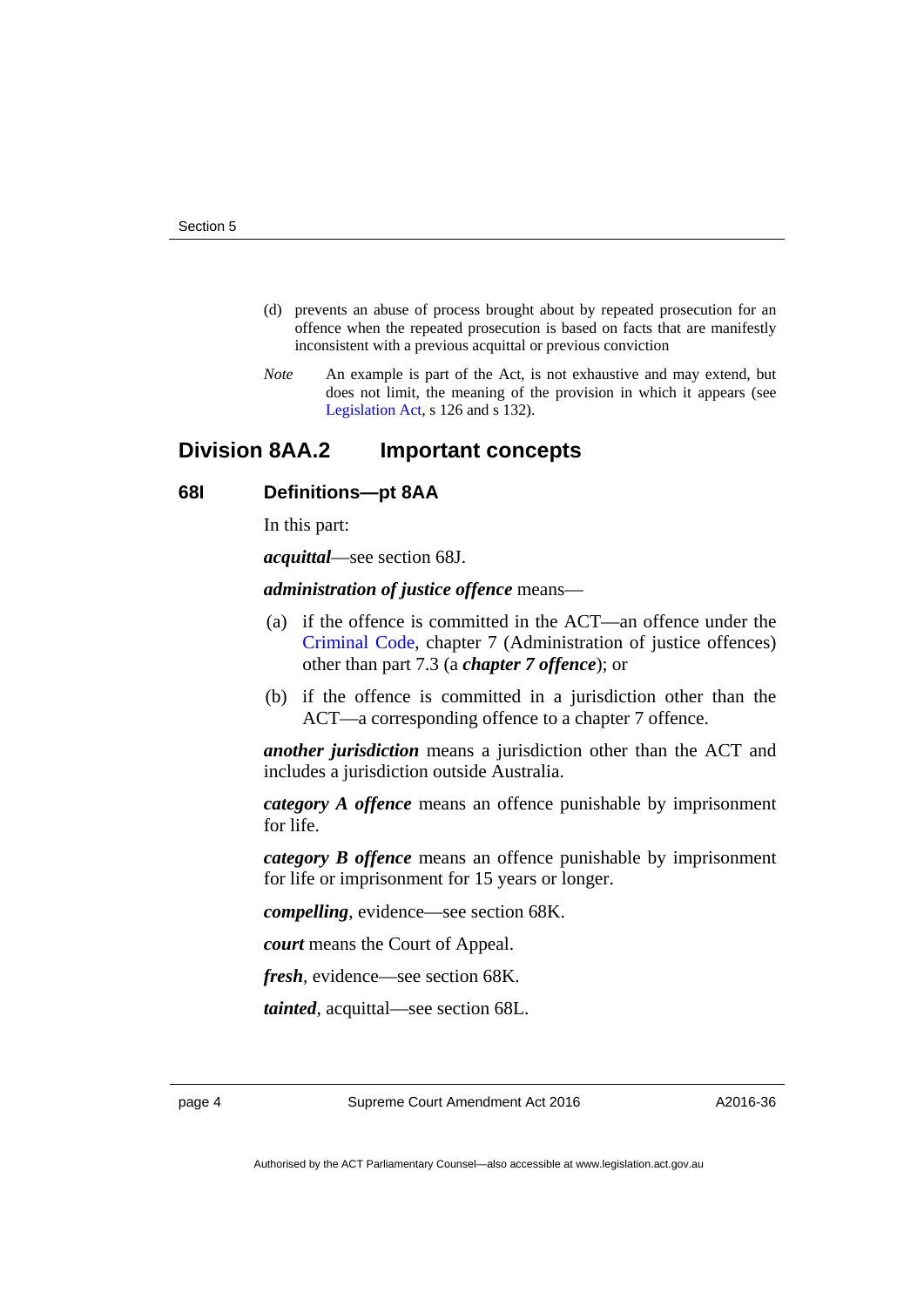#### **68J Meaning of** *acquittal***—pt 8AA**

- (1) For this part an *acquittal* in a criminal proceeding includes—
	- (a) an order of an appellate court that quashes a conviction or finding of guilt for an offence; and
	- (b) a verdict, returned or entered, of not guilty of an offence.
- (2) However, for this part, an *acquittal* in a criminal proceeding does not include a special verdict of not guilty of an offence because of mental impairment, returned or entered, under the *[Crimes Act 1900](http://www.legislation.act.gov.au/a/1900-40)*, division 13.3 or the [Criminal Code](http://www.legislation.act.gov.au/a/2002-51), section 28 (7).
- (3) In this section:

*finding of guilt*, for an offence, means—

- (a) an order made for the offence under the *[Crimes \(Sentencing\)](http://www.legislation.act.gov.au/a/2005-58)  [Act 2005](http://www.legislation.act.gov.au/a/2005-58)*, section 17 (Non-conviction orders—general); and
- (b) a decision by a court to take the offence into account under the *[Crimes \(Sentencing\) Act 2005](http://www.legislation.act.gov.au/a/2005-58)*, section 57 (Outstanding additional offences taken into account in sentencing).

#### **68K Meaning of** *fresh* **and** *compelling* **evidence—pt 8AA**

- (1) For this part, evidence against a person acquitted of an offence is *fresh* if the evidence—
	- (a) was not tendered in the proceeding in which the person was acquitted of the offence; and
	- (b) could not, in the course of an exercise of reasonable diligence, have been tendered in the proceeding.
- (2) However, for this part, evidence against a person acquitted of an offence is not *fresh* if the evidence—
	- (a) was, or was considered to be, inadmissible in the proceeding in which the person was acquitted of the offence; and

A2016-36

Supreme Court Amendment Act 2016

page 5

Authorised by the ACT Parliamentary Counsel—also accessible at www.legislation.act.gov.au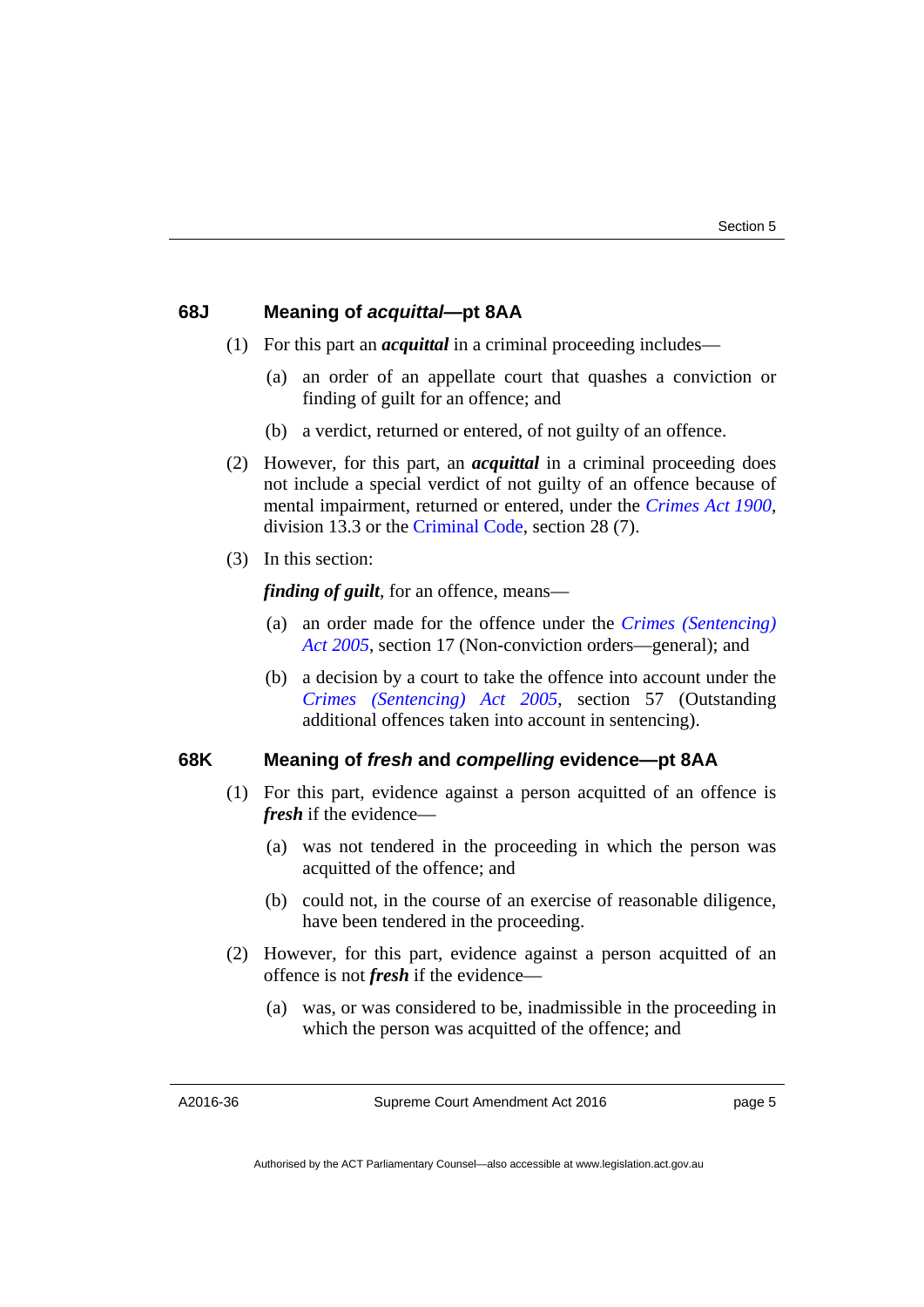- (b) would, as a result of a change in the law on or after the person was acquitted of the offence, be admissible in a proceeding in which the person is retried for the offence.
- (3) For this part, evidence against a person acquitted of an offence is *compelling* if the evidence is—
	- (a) reliable; and
	- (b) substantial; and
	- (c) highly probative of the guilt of the acquitted person in the context of the issues in dispute in the proceeding in which the person was acquitted.

#### **68L Meaning of** *tainted* **acquittal—pt 8AA**

- (1) For this part, an acquittal is *tainted* if—
	- (a) the person acquitted of an offence (the *acquittal offence*), or someone else, has been convicted of an administration of justice offence that is relevant to the proceeding in which the acquittal happened; and
	- (b) it is more likely than not that, but for the commission of the administration of justice offence, the acquitted person would have been convicted of the acquittal offence.
- (2) However, an acquittal is not *tainted* if the conviction for the administration of justice offence is subject to an appeal for which leave is not required.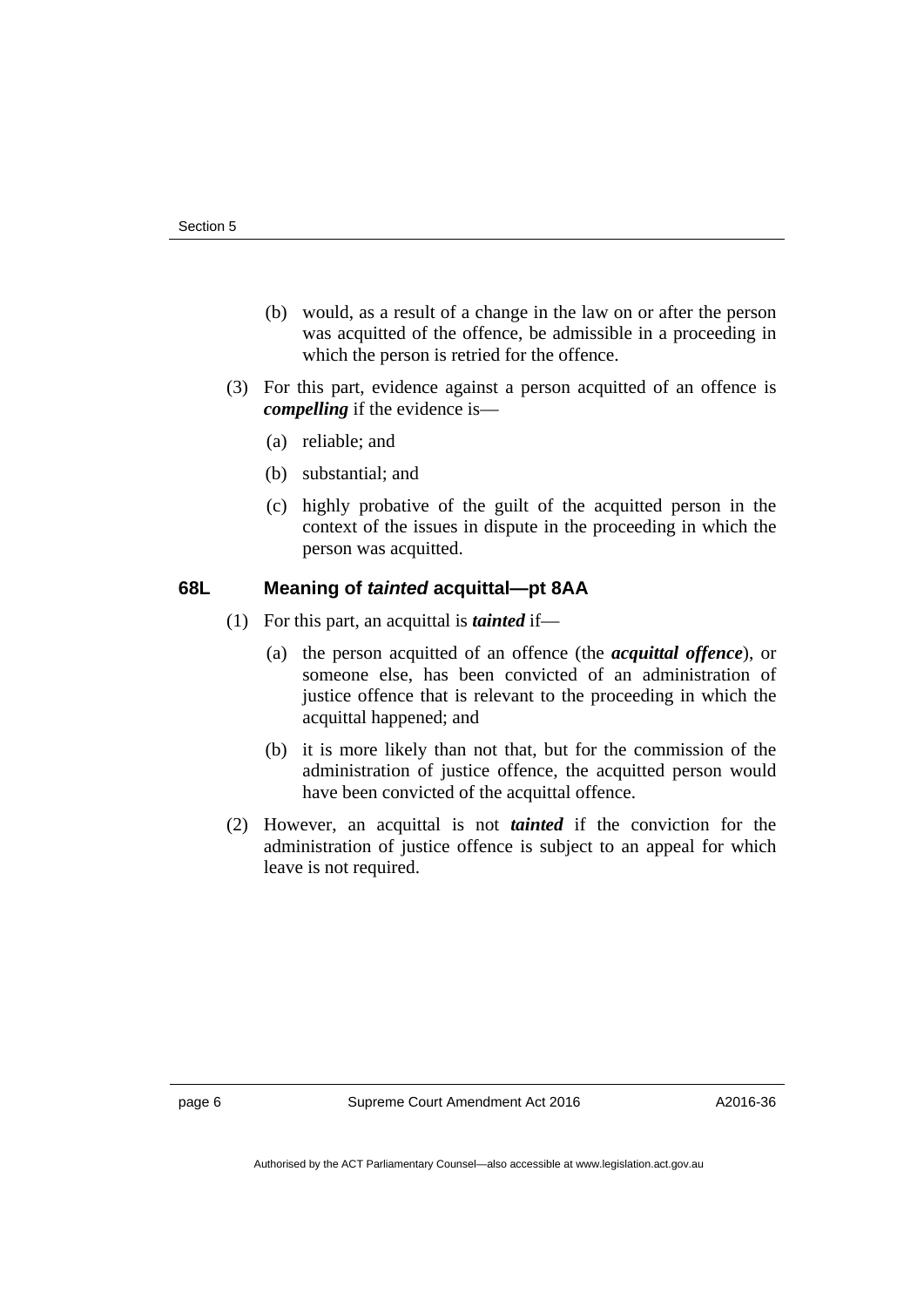#### **Division 8AA.3 Retrial etc of acquitted person**

#### **68M Court may order retrial—category A offence**

- (1) The court may, on application by the director of public prosecutions, order a person acquitted of an offence (an *acquitted person*) to be retried for a category A offence if satisfied that—
	- (a) there is fresh and compelling evidence against the acquitted person in relation to the offence; and
	- (b) it is in the interests of justice for the order to be made.
- (2) If the court orders the acquitted person to be retried, the court must quash the person's acquittal and remove the acquittal as a bar to the person being retried for a category A offence.
- (3) The court may, under this section, order the acquitted person to be retried for a category A offence even if the person was acquitted of a lesser offence.
- (4) The acquitted person is entitled to appear at the hearing of an application under this section and may be represented by a legal practitioner.
- (5) This section applies only if the acquittal that is the subject of the application happened on or after the commencement of the *Supreme Court Amendment Act 2016,* section 3.

#### **68N Court may order retrial—category B offence**

- (1) The court may, on application by the director of public prosecutions, order a person acquitted of an offence (an *acquitted person*) to be retried for a category B offence if satisfied that—
	- (a) the person's acquittal is tainted; and
	- (b) it is in the interests of justice for the order to be made.

A2016-36

Supreme Court Amendment Act 2016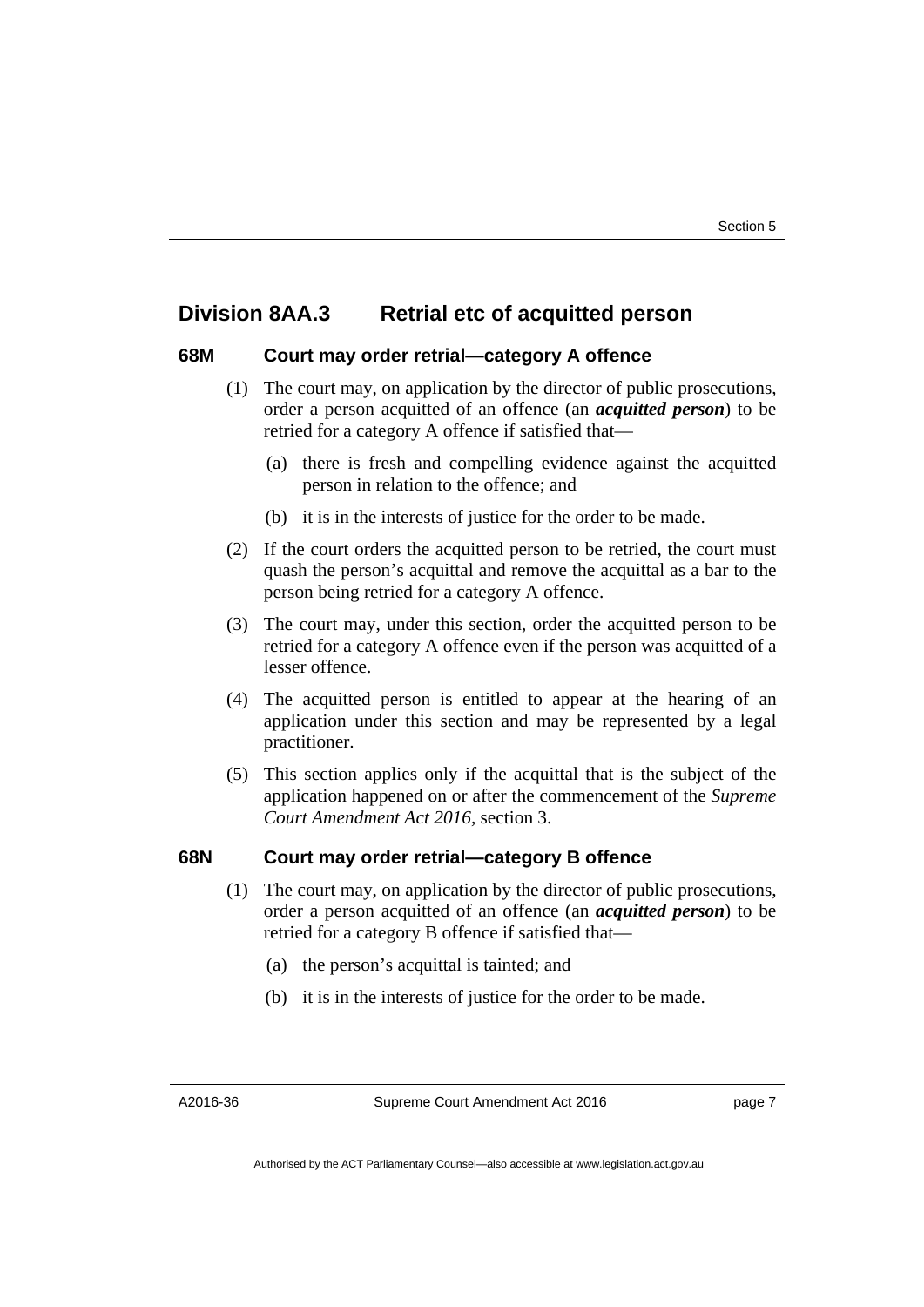- (2) If the court orders the acquitted person to be retried, the court must quash the person's acquittal and remove the acquittal as a bar to the person being retried for a category B offence.
- (3) The court may, under this section, order the acquitted person to be retried for a category B offence even if the person was acquitted of a lesser offence.
- (4) If the court makes an order under this section for an acquitted person to be retried, based on the person's conviction for an administration of justice offence (the *justice offence*), and the conviction for the justice offence is quashed after the order is made, the acquitted person may apply to the court to set aside the order and—
	- (a) restore the acquittal that was quashed; or
	- (b) restore the acquittal as a bar to the acquitted person being retried for an offence.
- (5) The acquitted person is entitled to appear at the hearing of an application under this section and may be represented by a legal practitioner.
- (6) This section applies whether the acquittal that is the subject of the application happened before or after the commencement of the *Supreme Court Amendment Act 2016,* section 3.

#### **68O Court may order trial—administration of justice offence**

- (1) The court may, on application by the director of public prosecutions, order a person who has been acquitted of an indictable offence (an *acquitted person*) to be tried for an administration of justice offence that is related to the proceeding for the indictable offence, if satisfied that—
	- (a) there is fresh evidence against the acquitted person; and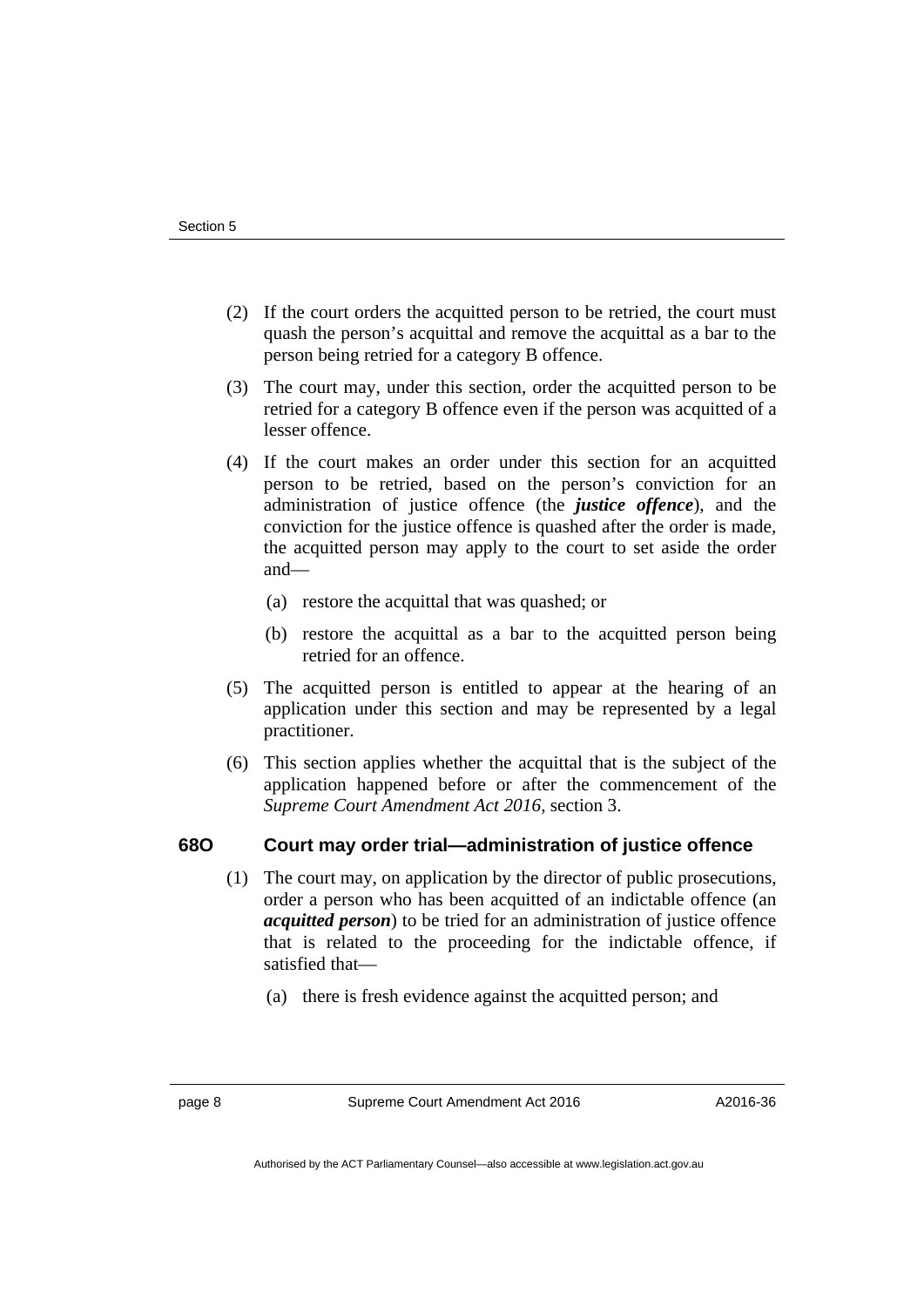- (b) the evidence is relevant to the administration of justice offence; and
- (c) it is in the interests of justice for the order to be made.
- (2) If the court orders the acquitted person to be tried for the administration of justice offence, the court must quash the person's acquittal for the indictable offence and remove the acquittal for the indictable offence as a bar to the person being tried for the administration of justice offence.
- (3) The acquitted person is entitled to appear at the hearing of an application under this section and may be represented by a legal practitioner.
- (4) This section applies whether the acquittal that is the subject of the application happened before or after the commencement of the *Supreme Court Amendment Act 2016,* section 3.

#### **68P Interests of justice**

When determining whether an order under section 68M (Court may order retrial—category A offence), section 68N (Court may order retrial—category B offence) or section 68O (an *order*) is in the interests of justice, the court must take into account the following:

- (a) whether an acquitted person to whom the order would relate is, in the circumstances, likely to receive a fair trial;
- (b) the period since the offence, for which an acquitted person would be tried or retried as a result of an order, was committed;
- (c) whether a police officer or prosecutor has failed to act with reasonable diligence or expedition in relation to the application for an order.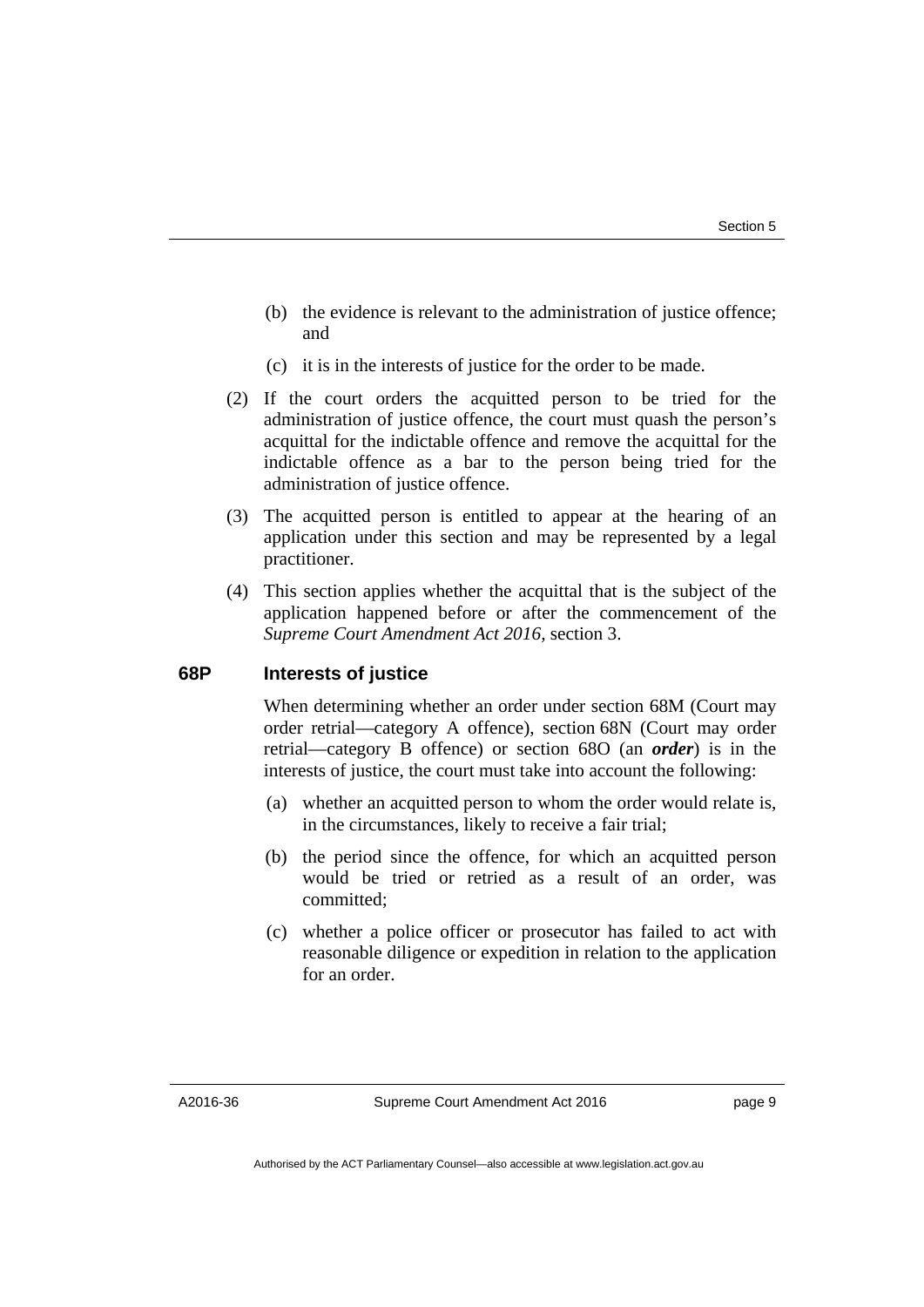### **Division 8AA.4 Procedure**

#### **Subdivision 8AA.4.1 Applications under pt 8AA**

#### **68Q Conditions for retrial application**

- (1) An application under section 68M (Court may order retrial category A offence) or section 68N (Court may order retrial category B offence) for the retrial of an acquitted person must not be made unless—
	- (a) the acquitted person has been charged with the offence for which the retrial is sought (the *retrial offence*); or
	- (b) a warrant has been issued for the person's arrest in relation to the retrial offence.
- (2) The application must be made not later than 28 days after the person is charged with the retrial offence or the warrant is issued for the person's arrest in relation to the retrial offence.
- (3) The court may extend the period mentioned in subsection (2).

#### **68R Limitations on retrial application**

- (1) Not more than 1 application in relation to the same acquittal may be made under this part for the retrial of an acquitted person.
- (2) For an acquittal that happens in a retrial ordered under this part—
	- (a) no further application may be made under section 68M (Court may order retrial—category A offence) in relation to the acquittal; but
	- (b) a further application may be made under section 68N (Court may order retrial—category B offence) in relation to the acquittal.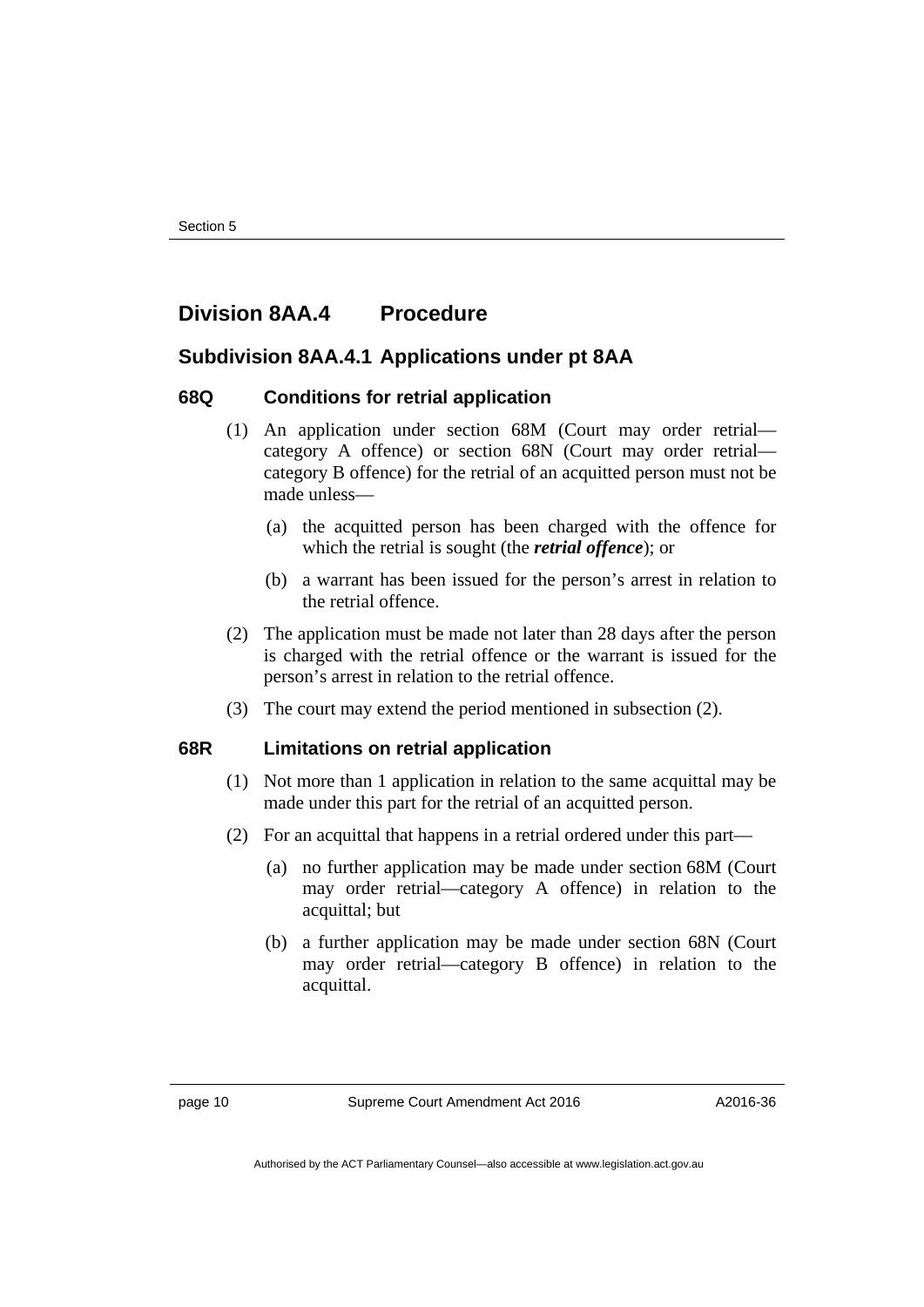#### **68S Conditions for justice offence trial application**

- (1) An application under section 68O (Court may order trial administration of justice offence) for the trial of an acquitted person must not be made unless—
	- (a) the person has been charged with the administration of justice offence for which the trial is sought (the *justice offence*); or
	- (b) a warrant has been issued for the person's arrest for the justice offence.
- (2) The application must be made not later than 28 days after the person is charged with the justice offence or the warrant is issued for the person's arrest in relation to the justice offence.
- (3) The Court may extend the period mentioned in subsection (2).

#### **Subdivision 8AA.4.2 Presentation of indictment**

#### **68T Limitations on indictment**

- (1) If an acquitted person is, by an order under division 8AA.3, liable to be retried for a category A offence or a category B offence, the director of public prosecutions must not, in a proceeding allowed by the order, present an indictment against the person for an offence that was not enacted at the time the person is alleged to have engaged in conduct constituting the offence for which the person was acquitted and that was the subject of the application for the order.
- (2) Subsection (3) applies if an acquitted person is, by an order under division 8AA.3, liable to be—
	- (a) retried for a category A offence or a category B offence (a *retrial offence*); and

A2016-36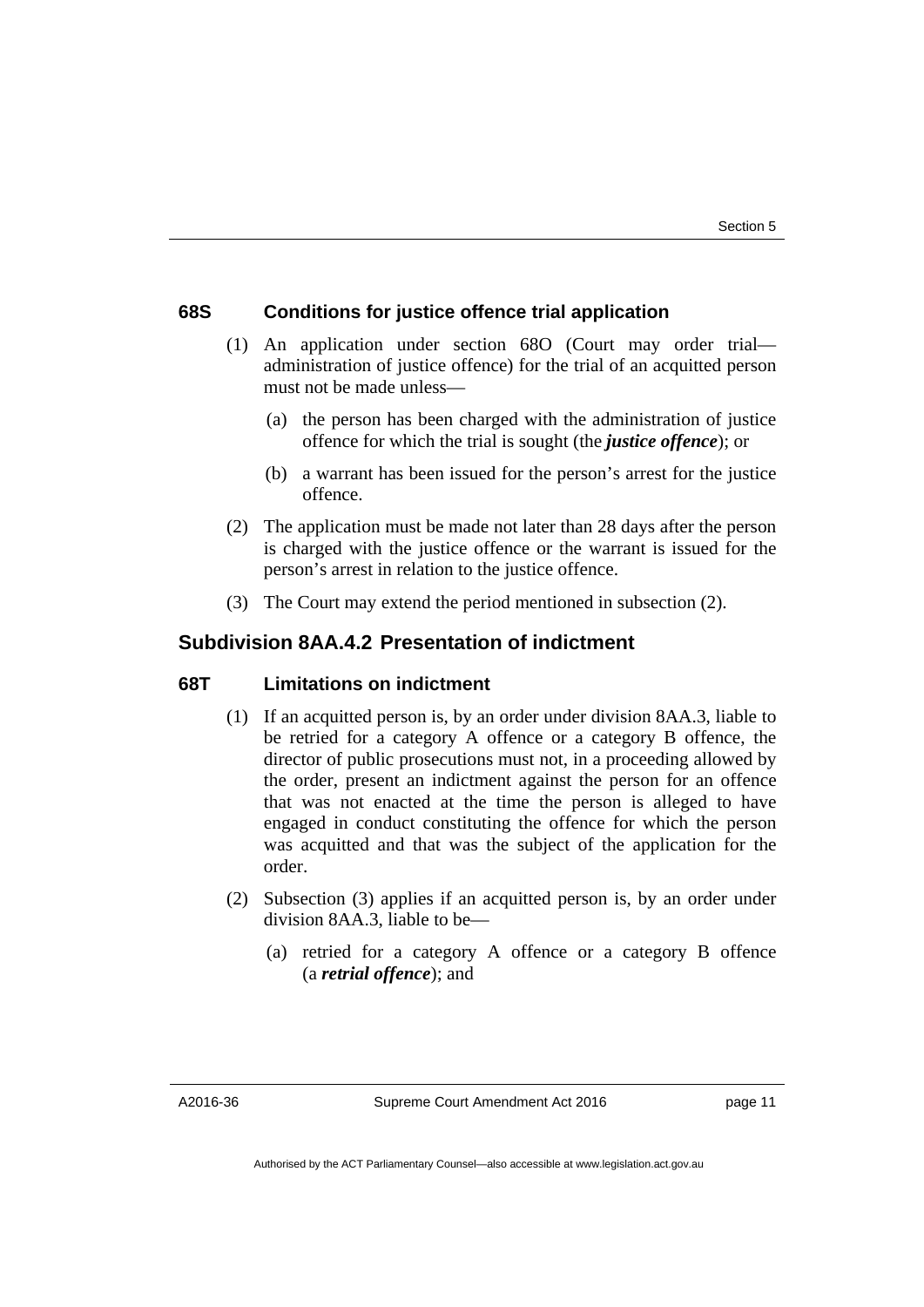- (b) tried for an administration of justice offence (a *justice offence*), in relation to the proceeding for which the person was acquitted (the *original proceeding*) and that was the subject of the application for the order that the person be retried for the category A or category B offence.
- (3) The director of public prosecutions may, in a proceeding allowed by the order, present an indictment against the person for—
	- (a) if the justice offence does not directly controvert the person's acquittal in the original proceeding—both the retrial offence and the justice offence; or
	- (b) if the justice offence directly controverts the person's acquittal in the original proceeding—either the retrial offence or the justice offence, but not both.

#### **68U Indictment for retrial of category A or category B offences**

- (1) An indictment against a person liable under this part to be retried of a category A or category B offence must be presented against the person within 2 months after the day the order for the retrial was made (the *indictment period*) under section 68M (Court may order retrial—category A offence) or section 68N (Court may order retrial—category B offence) (a *retrial order*).
- (2) However, the court may give leave to present the indictment after the end of the indictment period if it is satisfied that in the circumstances—
	- (a) the prosecutor has acted reasonably expeditiously to present the indictment; and
	- (b) that presenting the indictment will not cause an injustice to the person.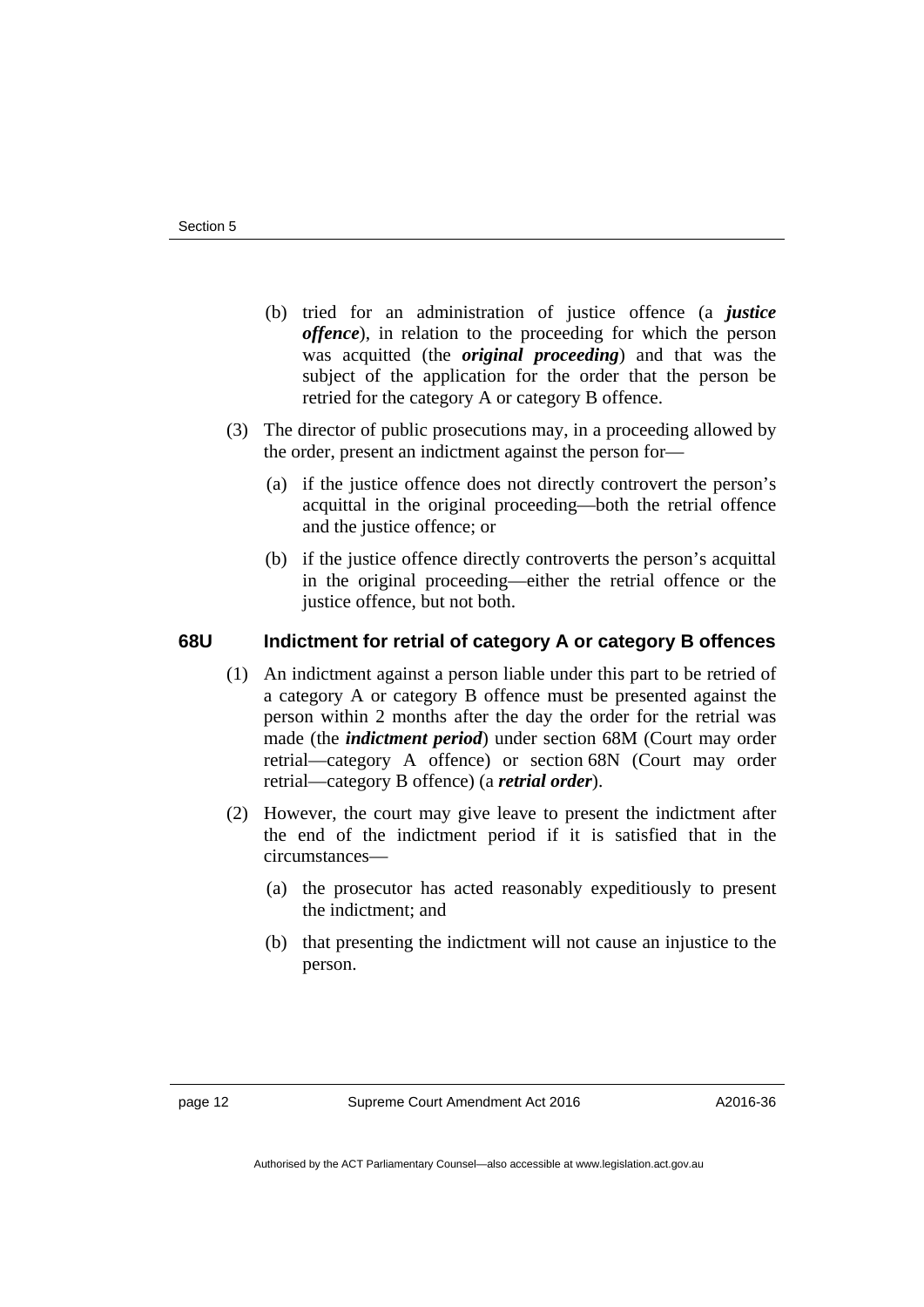- (3) An indictment presented in accordance with this section may be amended or replaced at any time if the court is satisfied that amending or replacing the indictment will not cause an injustice to the person.
- (4) If, after the end of the indictment period, an indictment for the retrial has not been presented or has been withdrawn or quashed, the person may apply to the court for any of the following:
	- (a) an order setting aside the retrial order;
	- (b) an order restoring the acquittal quashed by the retrial order;
	- (c) an order restoring the bar to the person being tried for the offence.
- (5) If the retrial order is set aside, a further application may not be made under this part for the retrial of the person in relation to the offence mentioned in the retrial order.

#### **68V Indictment for trial of justice offence**

- (1) An indictment against a person liable under this part to be tried for an administration of justice offence must be presented against the person within 2 months after the day the order for the trial was made (the *indictment period*) under section 68O (Court may order trial administration of justice offence) (a *trial order*).
- (2) However, the court may give leave to present the indictment after the end of the indictment period if it is satisfied that in the circumstances—
	- (a) the prosecutor has acted reasonably expeditiously to present the indictment; and
	- (b) that presenting the indictment will not cause an injustice to the person.

A2016-36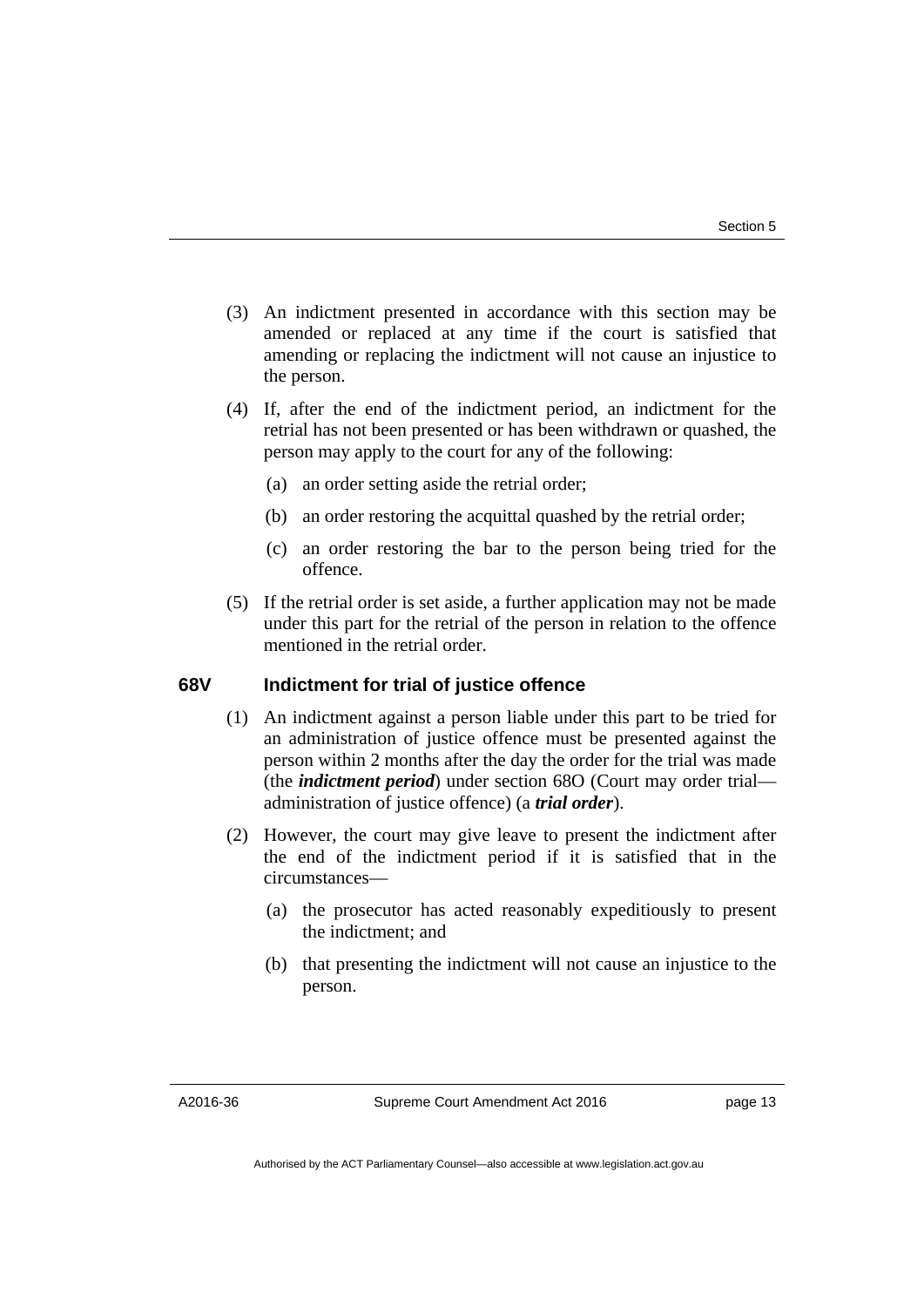- (3) An indictment presented in accordance with this section may be amended or replaced at any time if the court is satisfied that amending or replacing the indictment will not cause an injustice to the person.
- (4) If, after the end of the indictment period, an indictment for the trial has not been presented or has been withdrawn or quashed, the person may apply to the court for any of the following:
	- (a) an order setting aside the trial order;
	- (b) an order restoring the acquittal quashed by the trial order;
	- (c) an order restoring the bar to the person being tried for the offence.
- (5) If the trial order is set aside, a further application may not be made under section 68O for the trial of the person in relation to the offence mentioned in the trial order.

## **Division 8AA.5 Conduct of proceeding for retrial etc**

#### **68W Prosecution must not refer to certain matters before jury**

- (1) At the retrial of a person in accordance with an order under section 68M (Court may order retrial—category A offence) or section 68N (Court may order retrial—category B offence) the prosecution must not mention before the jury that the court has found that it appears that—
	- (a) there is fresh and compelling evidence against the person; or
	- (b) more likely than not, but for the commission of an administration of justice offence, the person would have been convicted of an offence.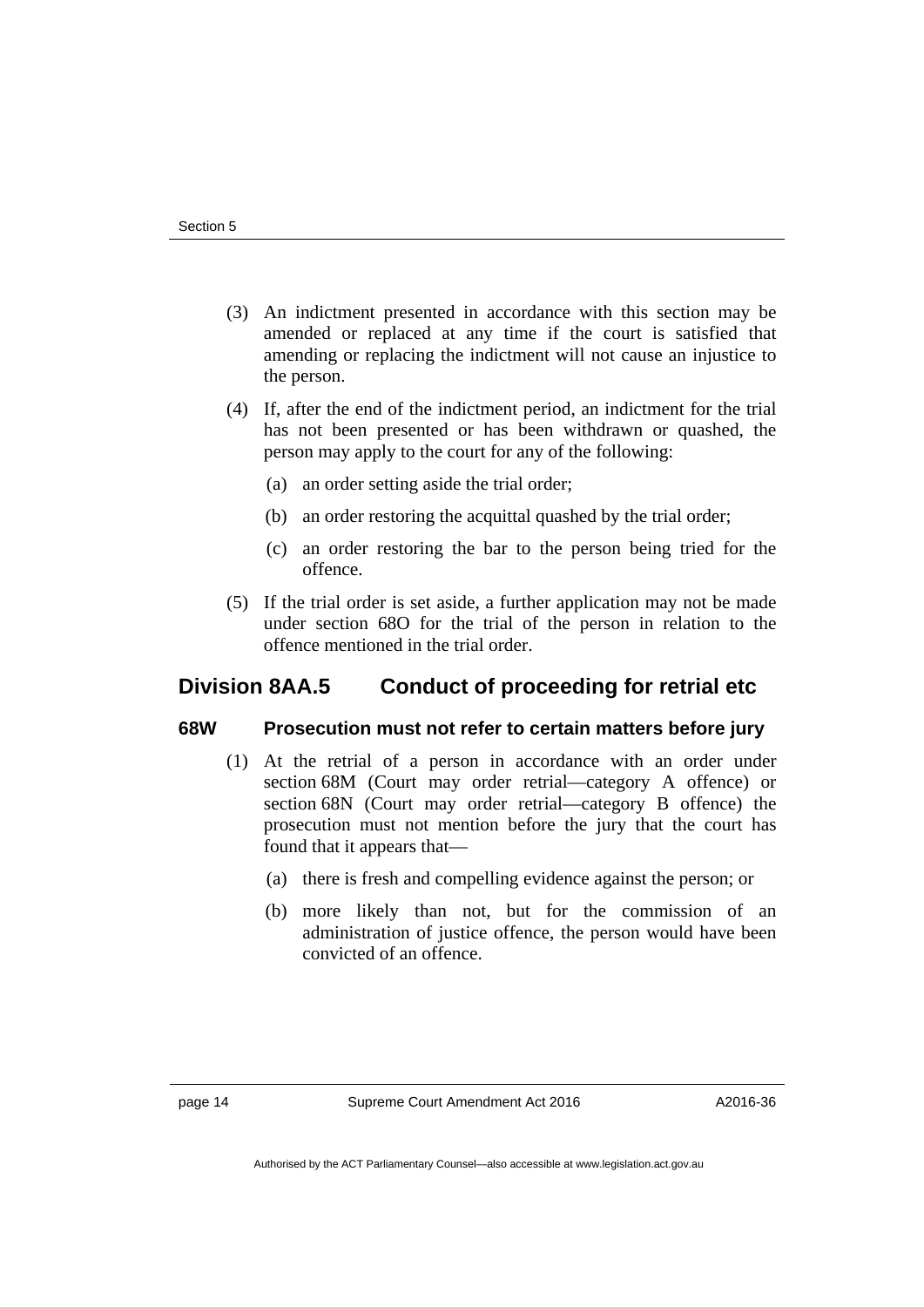(2) At the trial of a person in accordance with an order under section 68O (Court may order trial—administration of justice offence) the prosecution must not mention before the jury that the court has found that it appears that there is fresh evidence against the person.

#### **Division 8AA.6 Miscellaneous**

#### **68X Entitlement to bail**

The *[Bail Act 1992](http://www.legislation.act.gov.au/a/1992-8)*, section 9A (Entitlement to bail—offences other than minor offences), applies to a person charged with an offence for which a retrial, or a trial, is sought under this part.

#### **68Y Single course of action for each proceeding**

A person acquitted of an offence must not in a single proceeding—

- (a) be retried for the offence (the *principal offence*) under this part; and
- (b) be tried for an administration of justice offence related to the principal offence.

#### **68Z Restrictions on publication**

- (1) A person must not publish any matter that identifies or is capable of identifying an acquitted person—
	- (a) who is being retried for an offence as a result of an order under section 68M (Court may order retrial—category A offence) or section 68N (Court may order retrial—category B offence); or
	- (b) who is being tried for an administration of justice offence as a result of an order under section 68O (Court may order trial administration of justice offence); or

A2016-36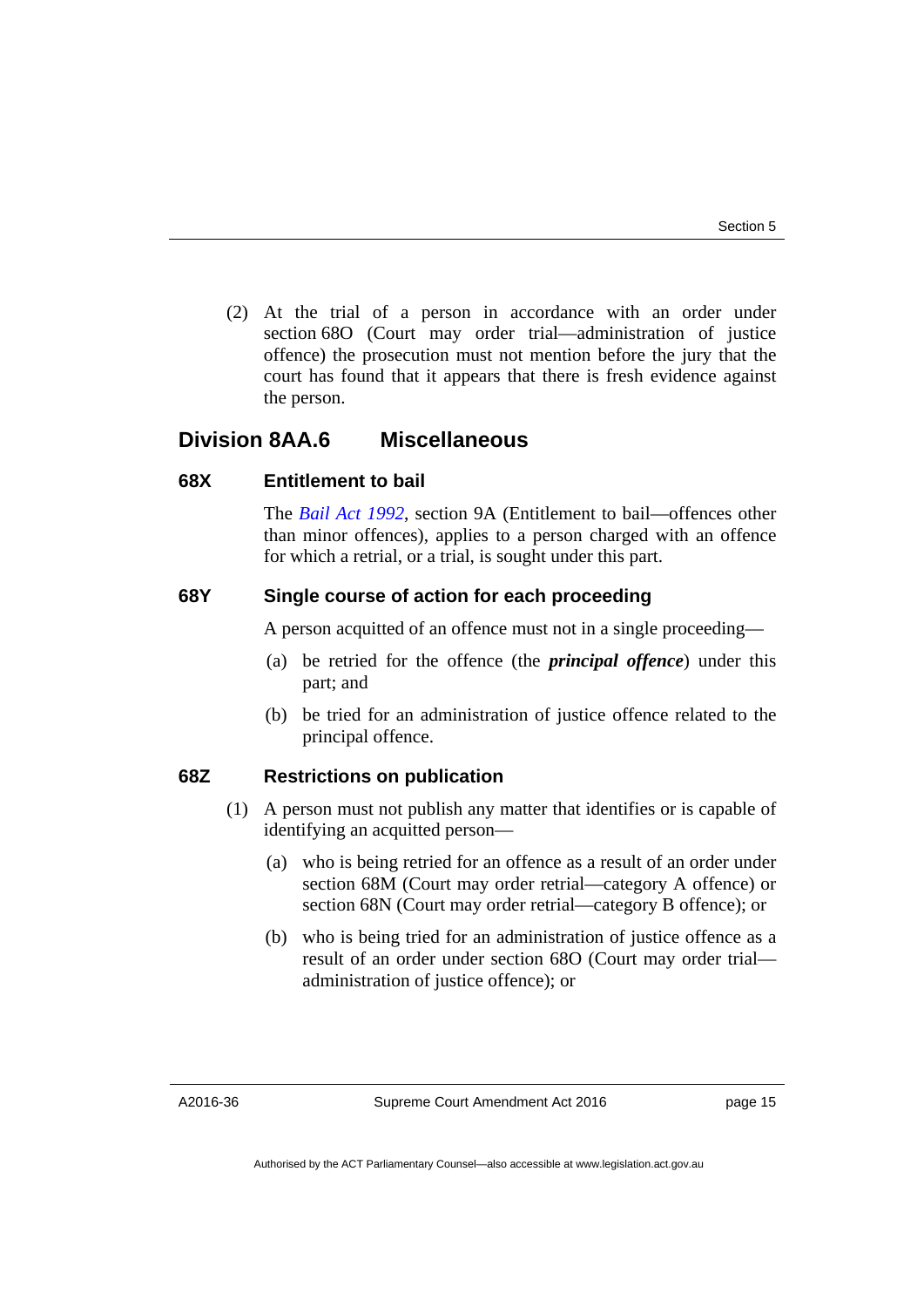- (c) who is the subject of—
	- (i) a police investigation, or an application for a police investigation, under the *[Crimes Act 1900](http://www.legislation.act.gov.au/a/1900-40)*, section 252L (Authorisation of police investigations—acquitted person); or
		- *Note* Procedure for a police investigation of an offence suspected to have been committed by a person acquitted of the offence are set out under the *[Crimes Act 1900](http://www.legislation.act.gov.au/a/1900-40)*, s 252L.
	- (ii) an application for a retrial, or trial for an administration of justice offence, or an order for retrial, or trial for an administration of justice offence, under this part.
- (2) However, subsection (1) does not apply if the publication is authorised by order of—
	- (a) the court; or
	- (b) a court before which the acquitted person is being retried, or tried for the administration of justice offence.
- (3) The relevant court may at any time vary or revoke an order under this section.
- (4) The prohibition on publication under this section ceases to have effect, subject to any order under this section, when whichever of the following happens first:
	- (a) there is no longer any step that could be taken which would lead to the acquitted person being retried, or tried for the administration of justice offence, under this part;
	- (b) if the acquitted person is retried, or tried for an administration of justice offence, under this part—the trial ends.
- (5) Nothing in this section affects any prohibition of the publication of any matter under any other law in force in the Territory.
- (6) A contravention of this section is punishable as contempt of the Supreme Court.

page 16 Supreme Court Amendment Act 2016

Authorised by the ACT Parliamentary Counsel—also accessible at www.legislation.act.gov.au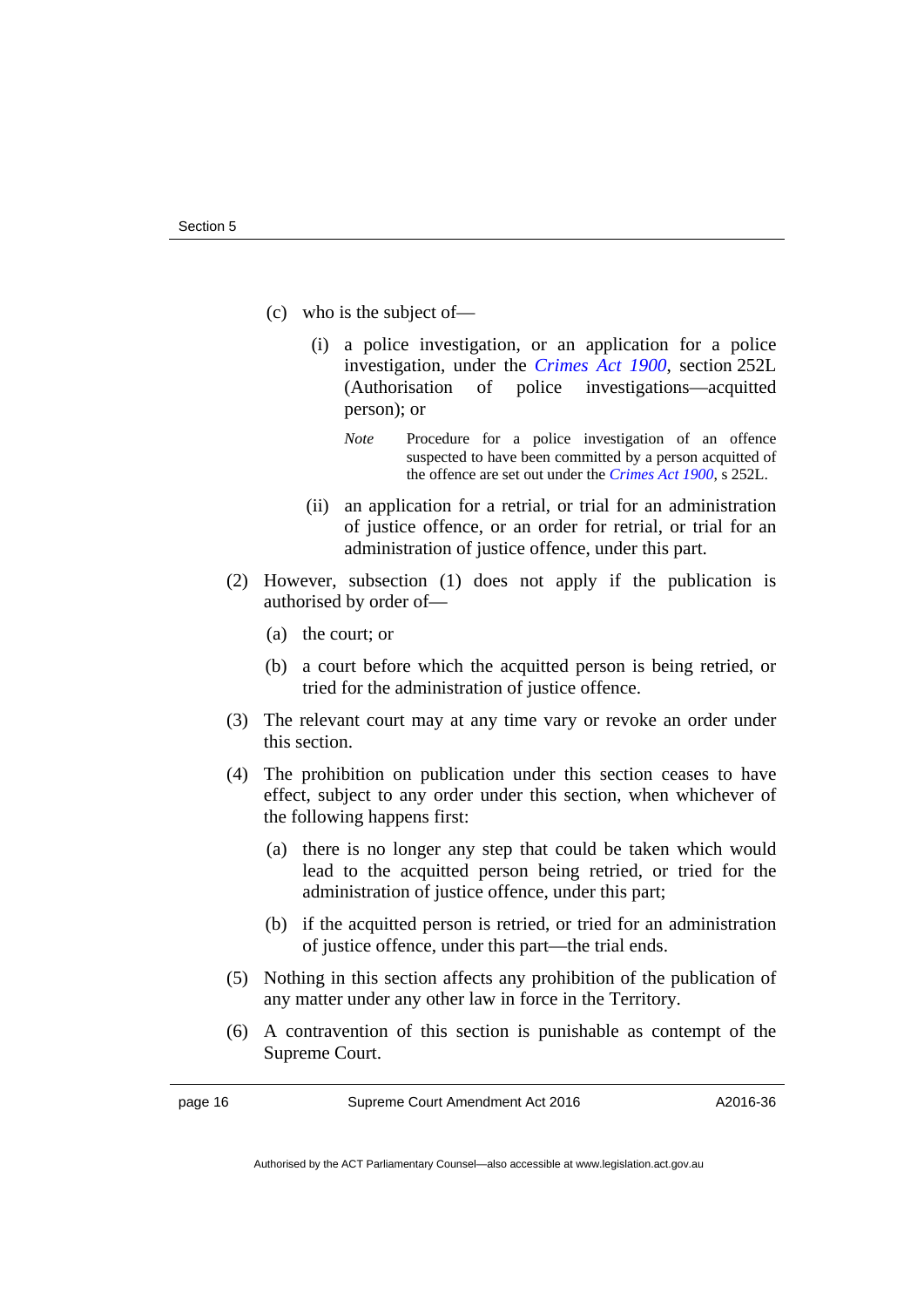#### **68ZA Maximum penalty for retrial offence**

- (1) This section applies if an acquitted person is—
	- (a) retried for a category A offence or a category B offence as a result of an order under division 8AA.3; and
	- (b) found guilty of the offence.
- (2) When imposing a sentence on the person for the offence, the court must not exceed the maximum penalty for the offence that applied at the time the person is alleged to have engaged in conduct that constituted the offence for which the person was acquitted and that was the subject of the application for the order.

#### **68ZB Indemnification for costs**

- (1) This section applies if—
	- (a) an application is made to the court by the director of public prosecutions for an order under division 8AA.3 in relation to—
		- (i) the retrial of an acquitted person under section 68M (Court may order retrial—category A offence); or
		- (ii) the retrial of an acquitted person under section 68N (Court may order retrial—category B offence); or
		- (iii) the trial of an acquitted person for an administration of justice offence under section 68O (Court may order trial—administration of justice offence); and
	- (b) the acquitted person (the *applicant*) applies to the court for indemnification of the applicant's costs incurred as a result of—
		- (i) an application for an order mentioned in paragraph (a); or
		- (ii) if the order is granted—a proceeding resulting from the order.

A2016-36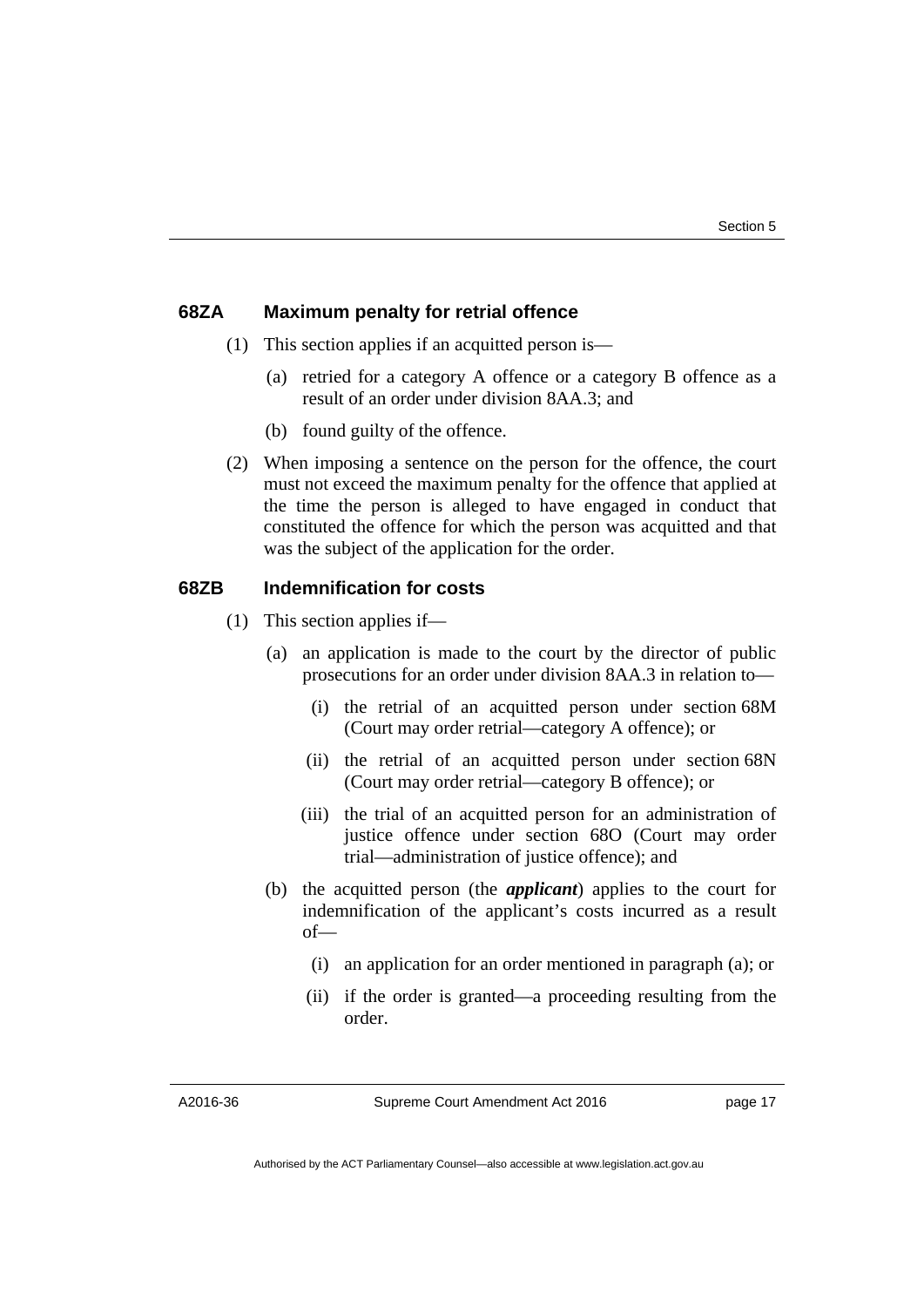- (2) The court may make an order, subject to any conditions the court thinks appropriate, that the applicant is entitled to be indemnified for the costs mentioned in subsection (1) (b) (an *indemnification order*) if the court is satisfied that the order is in the interests of justice.
- (3) When deciding whether it is in the interests of justice to make an indemnification order the court may take into account the following:
	- (a) whether the court makes an order mentioned in subsection (1) (a);
	- (b) whether the applicant's acquittal, that is the subject of the application for an order mentioned in subsection (1) (a), was attributable to the act, neglect or fault of the applicant;
	- (c) any other matter that the court considers relevant.
- (4) If the court makes an indemnification order in the applicant's favour the applicant must be indemnified by the Territory, in relation to the costs mentioned in the order, for an amount assessed as reasonably incurred.
	- *Note* If a form is approved under the *[Court Procedures Act 2004](http://www.legislation.act.gov.au/a/2004-59)*, s 8 for an application, the form must be used.

<span id="page-19-0"></span>

| 6 | Dictionary, note 2 |
|---|--------------------|
|---|--------------------|

*insert* 

- Criminal Code
- indictable offence (see s 190)

page 18 Supreme Court Amendment Act 2016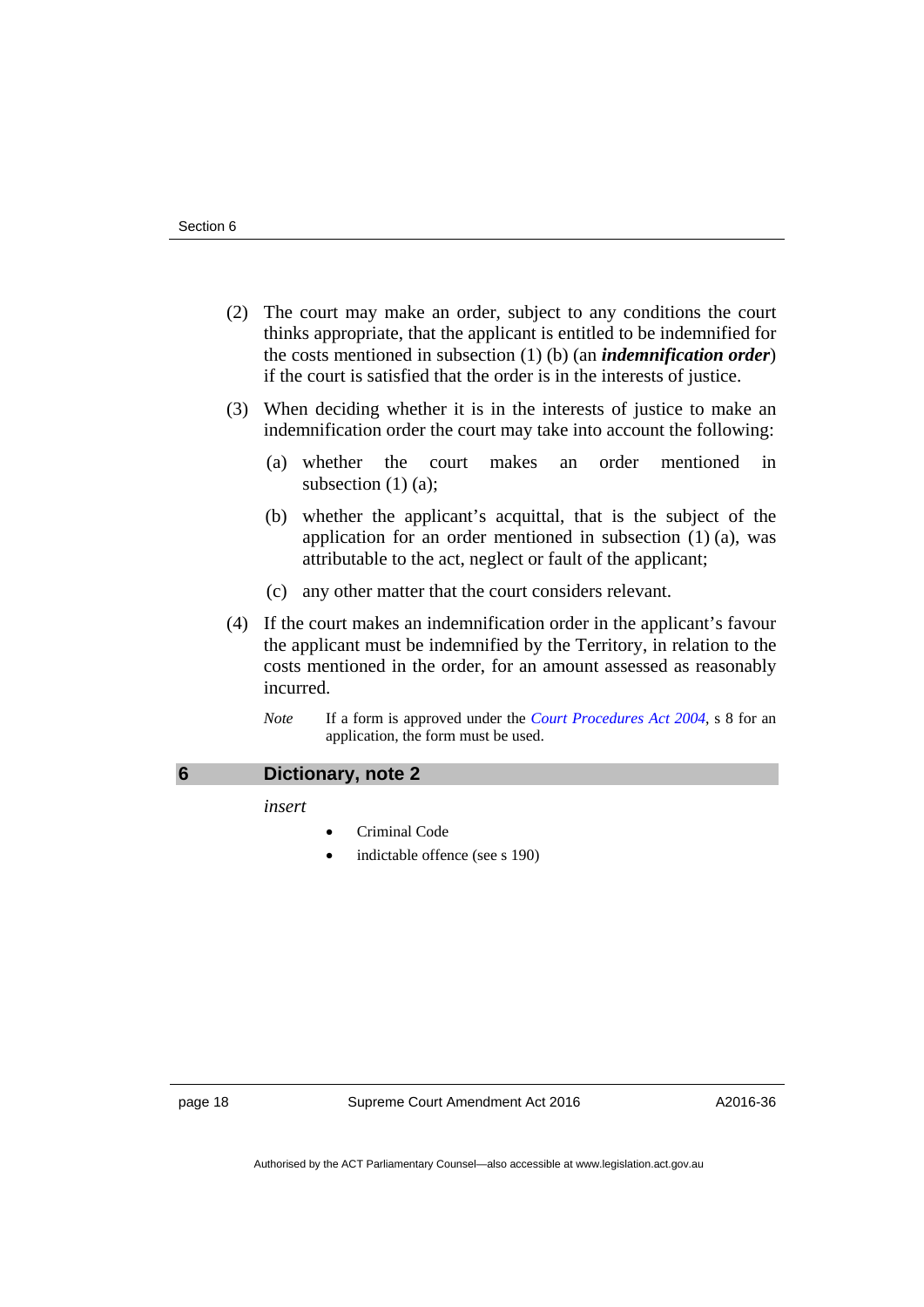<span id="page-20-1"></span><span id="page-20-0"></span>

| 7 | <b>Dictionary, new definitions</b>                                                       |  |  |
|---|------------------------------------------------------------------------------------------|--|--|
|   | insert                                                                                   |  |  |
|   | <i>acquittal</i> , for part 8AA (Acquittals)—see section 68J.                            |  |  |
|   | <i>administration of justice offence</i> , for part 8AA (Acquittals)—see<br>section 68I. |  |  |
|   | <i>another jurisdiction</i> , for part 8AA (Acquittals)—see section 68I.                 |  |  |
|   | category A offence, for part 8AA (Acquittals)—see section 68I.                           |  |  |
|   | <i>category B offence</i> , for part 8AA (Acquittals)—see section 68I.                   |  |  |
|   | <i>compelling</i> , evidence, for part 8AA (Acquittals)—see section 68K.                 |  |  |
| 8 | Dictionary, definition of court                                                          |  |  |
|   | substitute                                                                               |  |  |
|   | $\textit{court}$ —                                                                       |  |  |
|   | for this Act generally—means the Supreme Court; and<br>(a)                               |  |  |
|   | (b) for part 8AA (Acquittals)—see section 68I.                                           |  |  |
| 9 | <b>Dictionary, new definitions</b>                                                       |  |  |
|   | insert                                                                                   |  |  |
|   | <i>fresh</i> , evidence, for part 8AA (Acquittals)—see section 68K.                      |  |  |
|   | <i>tainted</i> , acquittal, for part 8AA (Acquittals)—see section 68L.                   |  |  |

<span id="page-20-2"></span>A2016-36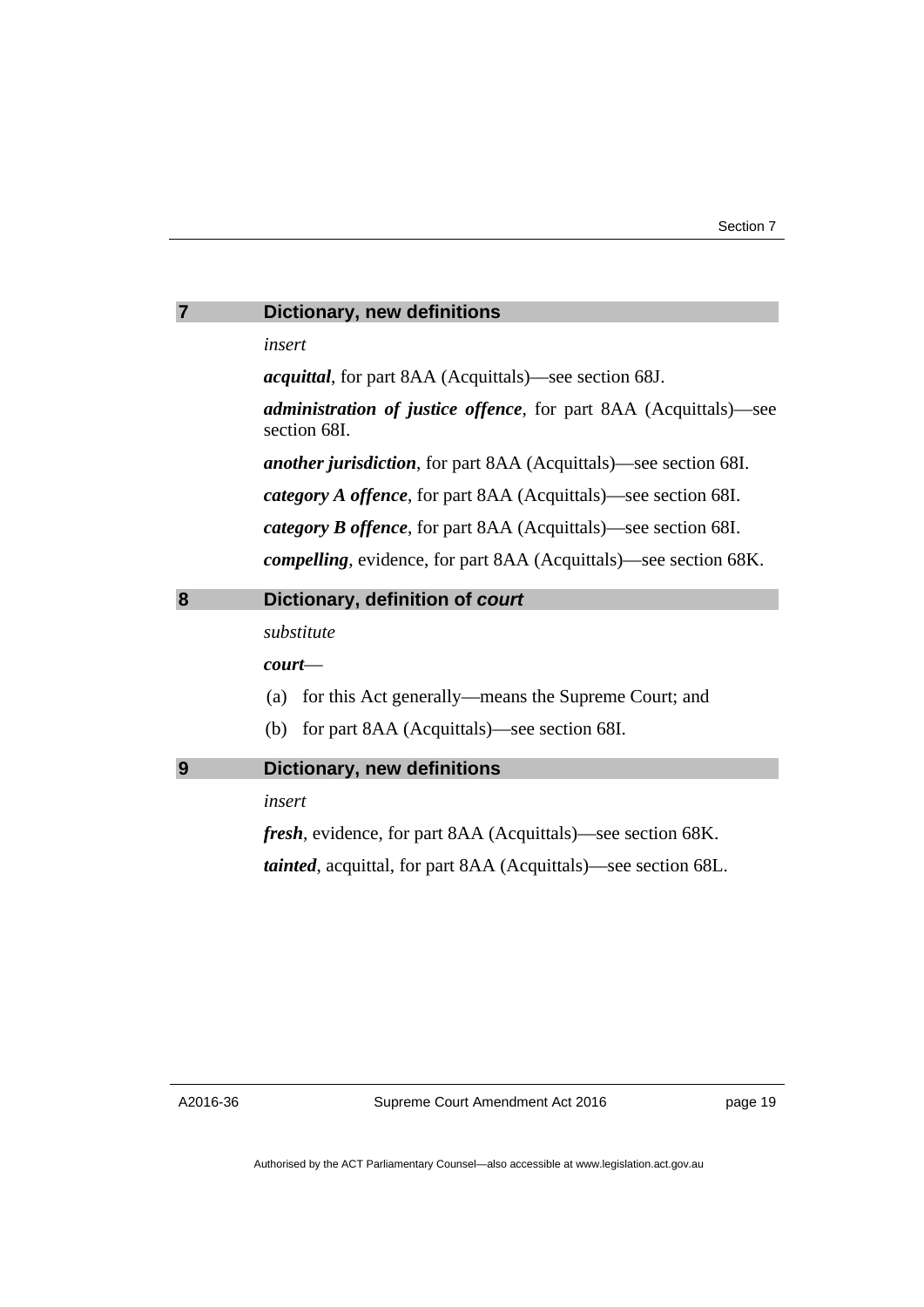#### <span id="page-21-0"></span>**10 Crimes Act 1900 New division 10.8**

*insert* 

#### **Division 10.8 Investigations relating to acquittals**

#### **252L Authorisation of police investigations—acquitted person**

- (1) This section applies to a proposed police investigation of an offence for which, under the *[Supreme Court Act 1933](http://www.legislation.act.gov.au/a/1933-34)*, part 8AA, an acquitted person may be retried or tried.
	- *Note* The *[Supreme Court Act 1933](http://www.legislation.act.gov.au/a/1933-34)*, pt 8AA, allows the Supreme Court to order the retrial of a person acquitted of an offence, or the trial of the person for another offence, despite the rule against double jeopardy.
- (2) The chief police officer, or a deputy chief police officer, may apply to the director of public prosecutions for the director's agreement to the police investigation only if satisfied that relevant evidence for an application for a retrial or trial under the *[Supreme Court Act 1933](http://www.legislation.act.gov.au/a/1933-34)*, part 8AA—
	- (a) has been obtained; or
	- (b) is reasonably likely to be obtained if the investigation is carried out.
- (3) A police officer may carry out, or authorise another police officer to carry out, an investigation of the offence only if the director of public prosecutions—
	- (a) has advised that, in the director's opinion, the acquitted person's acquittal would not be a bar to the retrial of the acquitted person in the ACT for the offence or the trial of the acquitted person for another offence; and
	- (b) agrees, by written notice, to the conduct of the investigation.

page 20 Supreme Court Amendment Act 2016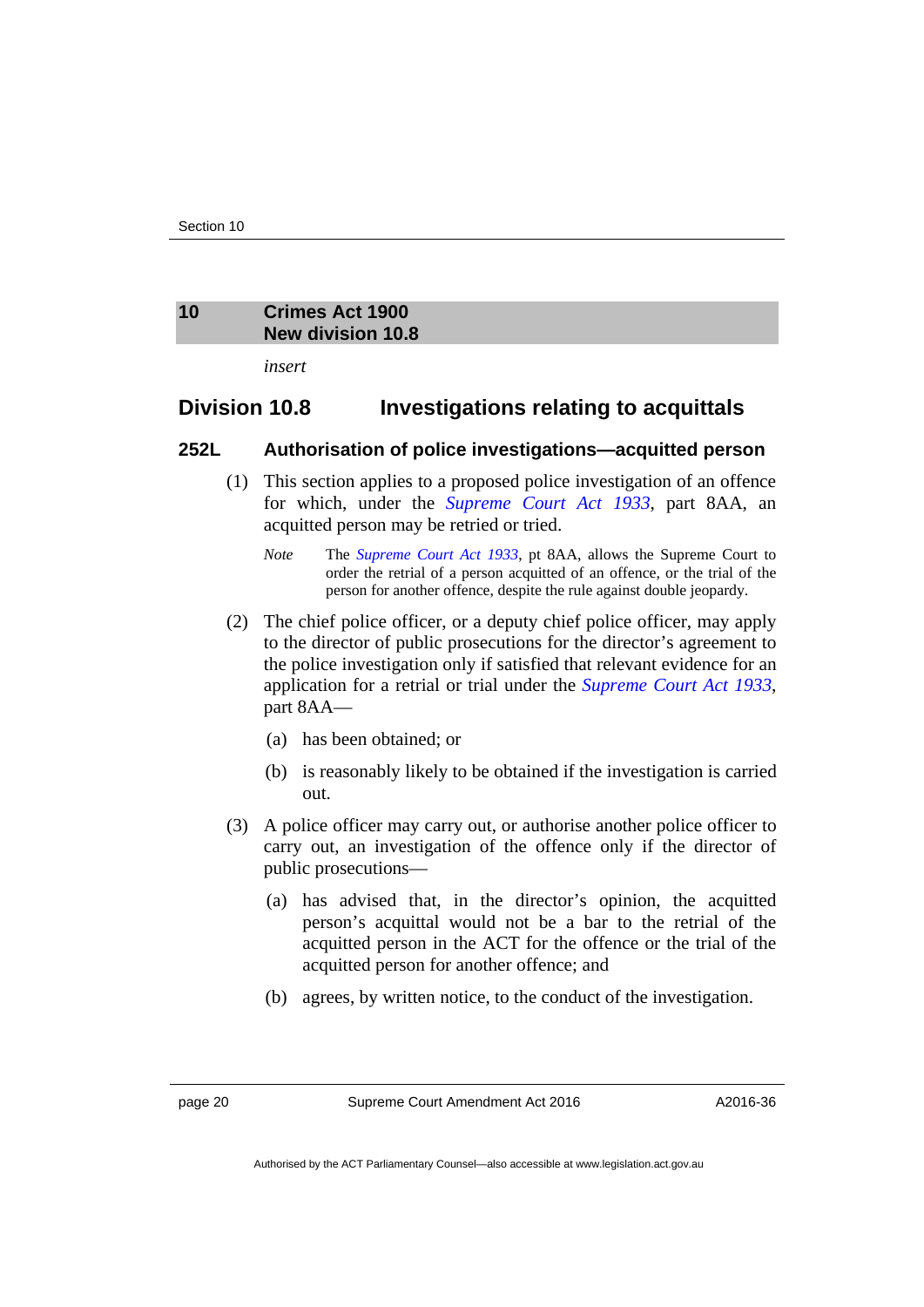- (4) The director of public prosecutions may agree to the investigation only if satisfied that—
	- (a) there is, or there is likely as a result of the investigation to be, sufficient new evidence to warrant the conduct of the investigation; and
	- (b) it is in the public interest for the investigation to be carried out.
- (5) However, a police officer may carry out, or authorise the carrying out of, a police investigation to which this section applies, without the advice and written agreement of the director of public prosecutions if the police officer reasonably believes that—
	- (a) urgent investigative action is needed to prevent substantial and irrevocable prejudice to the investigation; and
	- (b) it is not reasonably practicable in the circumstances to obtain the advice and agreement of the director of public prosecutions before taking the action.
- (6) The chief police officer, or a deputy chief police officer, must tell the director of public prosecutions, in writing, as soon as practicable, about action taken under subsection (5) and the investigation must not proceed further without the advice and written agreement of the director of public prosecutions.
- (7) Despite any other territory law, the functions of the chief police officer or a deputy chief police officer under this section must not be delegated to any other police officer or an AFP employee.

A2016-36

Supreme Court Amendment Act 2016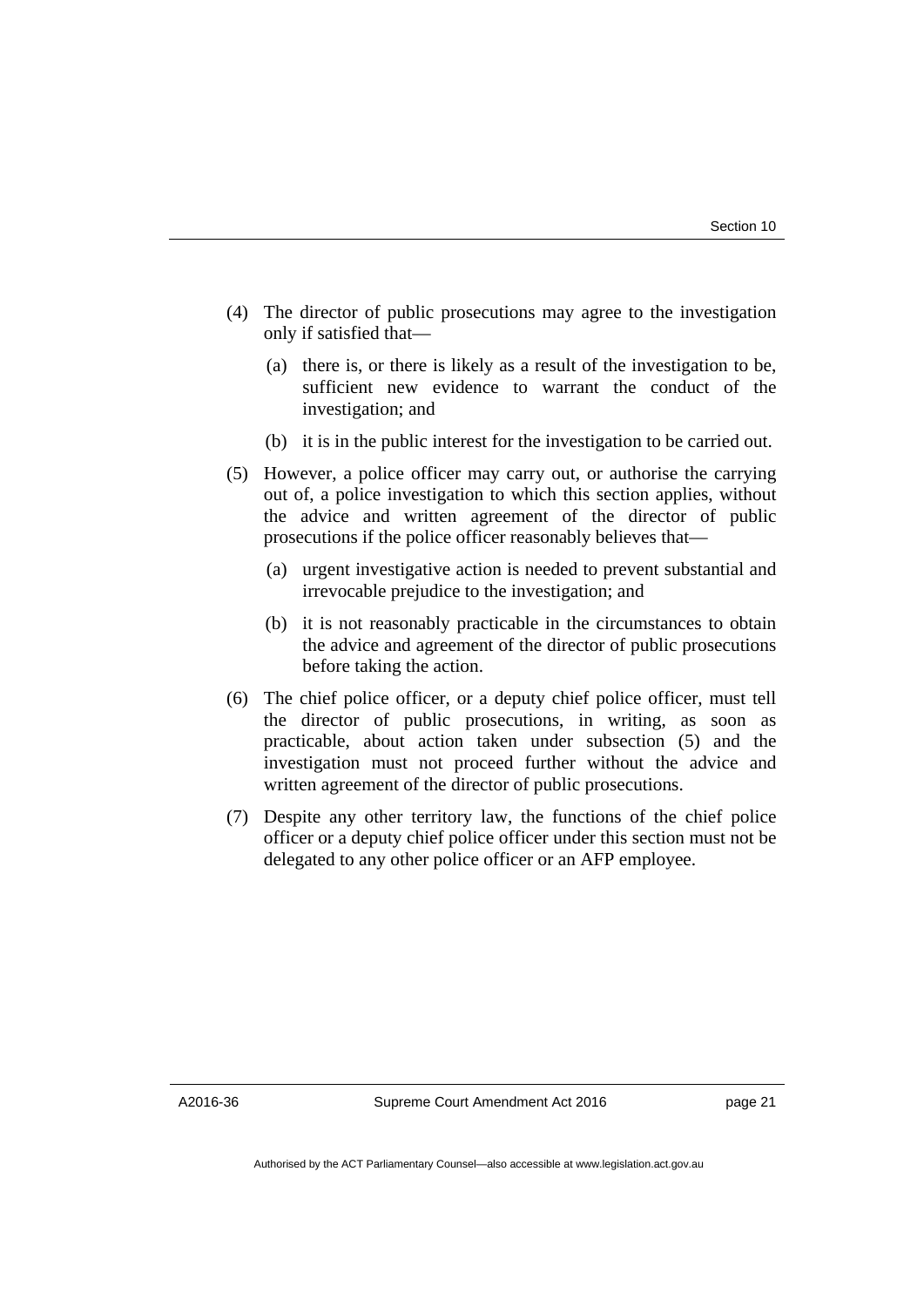(8) In this section:

*AFP employee*—see the *[Australian Federal Police Act 1979](https://www.legislation.gov.au/Series/C2004A02068)* (Cwlth), section 4.

*police investigation* means an investigation that involves, whether with or without the consent of the acquitted person—

- (a) any arrest, questioning or search of the acquitted person; or
- (b) the issue of a warrant for the arrest of the person; or
- (c) any forensic procedure carried out on the person; or
- (d) any search or seizure of premises or property of or occupied by the person.

page 22 Supreme Court Amendment Act 2016